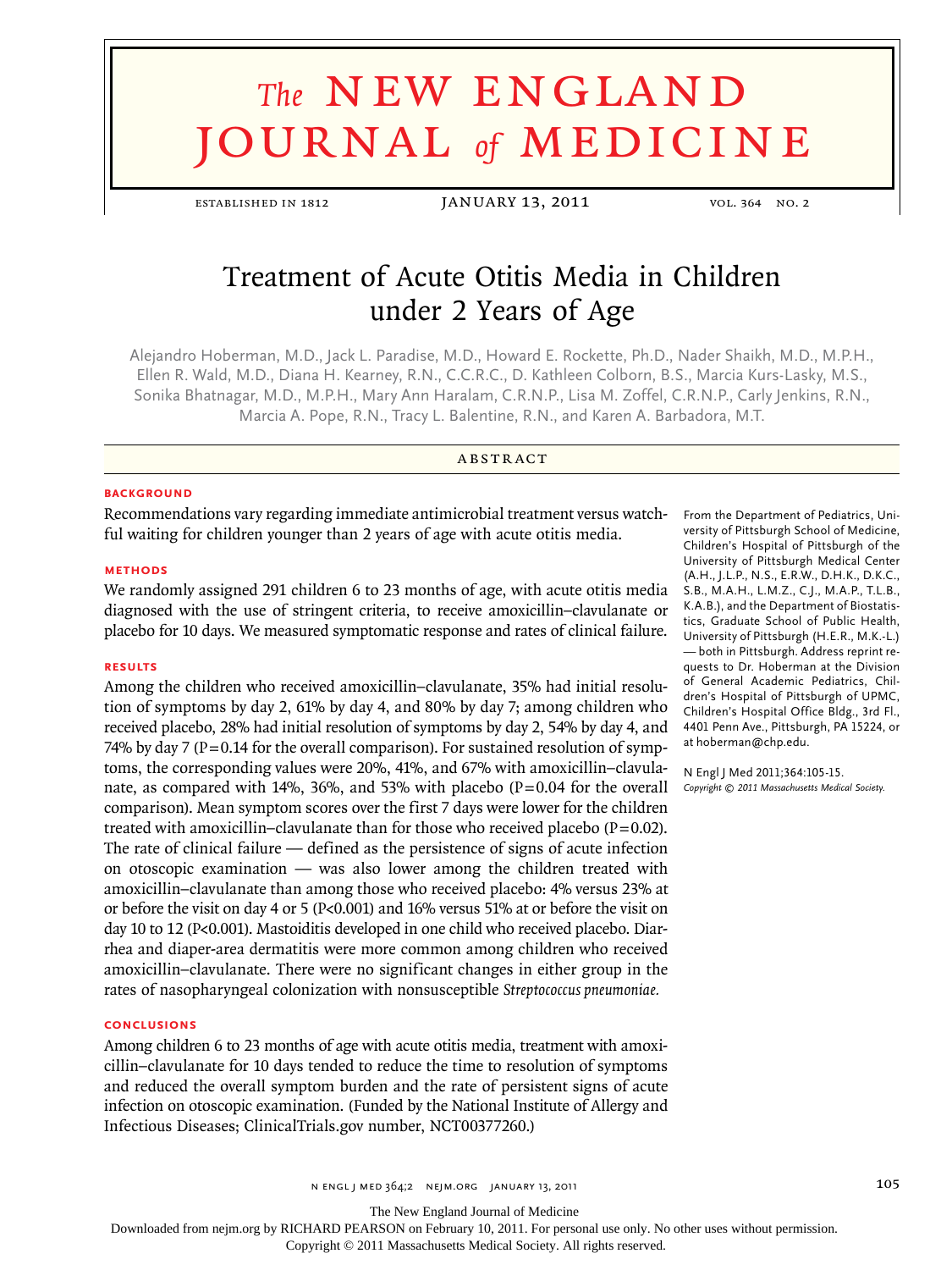*Comment on this article at NEJM.org* 

CUTE OTITIS MEDIA IS THE MOST FRE-<br>quently diagnosed illness in children in the<br>United States<sup>1</sup> and the most commonly cit-<br>ed indication for antimicrobial therapy in chil-United States<sup>1</sup> and the most commonly citdren<sup>2</sup>; in the United States, most children with acute otitis media have routinely been treated with antimicrobial drugs. However, a watchfulwaiting strategy, in which treatment is reserved for children whose condition does not improve without medication, has long been applied in several European countries in the interest of minimizing the use of antimicrobial drugs.<sup>3</sup> In the Netherlands and Scotland, that strategy has been recommended officially for children as young as 6 months of age.4,5 In 2004, a clinical practice guideline issued by the American Academy of Pediatrics and the American Academy of Family Physicians endorsed watchful waiting as an option for children 6 to 23 months of age in whom illness is "nonsevere" (defined, in an adaptation of an earlier definition,<sup>6</sup> by the presence of mild otalgia and a temperature of less than 39°C during the preceding 24 hours) and in whom the diagnosis of acute otitis media is uncertain.7 A similar recommendation, but without reference to diagnostic certainty, was issued recently by the Infectious Diseases and Immunization Committee of the Canadian Paediatric Society.<sup>8</sup>

quently diagnosed illness in children in the

The adoption of a strategy of watchful waiting has been based on the results of clinical trials<sup>3</sup> that showed relatively high rates of spontaneous improvement in children with acute otitis media. However, in those trials, as in earlier trials involving children with otitis media, there were substantial limitations — most notably, the lack of stringent diagnostic criteria, the inclusion of few very young children, and the use of an antimicrobial drug that had limited efficacy or that was administered in suboptimal doses.<sup>9</sup> Moreover, rates of spontaneous improvement similar to the rates seen in those studies among children receiving placebo have not been found uniformly.<sup>6</sup> Therefore, for children with acute otitis media, the circumstances in which immediate antimicrobial treatment is the preferred strategy have remained unclear. We undertook this clinical trial to determine the extent to which antimicrobial treatment affects the course of both symptoms and signs of acute otitis media, irrespective of the apparent severity of the disease, among children 6 to 23 months of age in whom the diagnosis of acute otitis media is quite certain. Because amoxicillin–clavulanate has been shown to be the

most effective treatment for acute otitis media, we chose it as the active treatment in our study.7,10

# METHODS

# **Eligibility and Enrollment**

We conducted this trial between November 2006 and March 2009 at the Children's Hospital of Pittsburgh and Armstrong Pediatrics, an affiliated private practice in Kittanning, Pennsylvania. The study protocol was approved by the institutional review board at the University of Pittsburgh; written informed consent was obtained from a parent of each enrolled child. The protocol, including the statistical analysis plan, is available with the full text of this article at NEJM.org. The authors attest that the study was performed in accordance with the protocol and the statistical analysis plan.

To be eligible for enrollment in the study, children were required to have received at least two doses of pneumococcal conjugate vaccine and to have acute otitis media that was diagnosed on the basis of three criteria: the onset, within the preceding 48 hours, of symptoms that parents rated with a score of at least 3 on the Acute Otitis Media Severity of Symptoms (AOM-SOS) scale<sup>11,12</sup> (on which scores range from 0 to 14, with higher scores indicating greater severity of symptoms), the presence of middle-ear effusion, and moderate or marked bulging of the tympanic membrane or slight bulging accompanied by either otalgia or marked erythema of the membrane. The AOM-SOS scale consists of seven discrete items: tugging of ears, crying, irritability, difficulty sleeping, diminished activity, diminished appetite, and fever. Parents are asked to rate these symptoms, in comparison with the child's usual state, as "none," "a little," or "a lot," with corresponding scores of 0, 1, and 2 (see Fig. 1 in the Supplementary Appendix, available at NEJM .org). Children were excluded if they had another acute illness (e.g., pneumonia) or a chronic illness (e.g., cystic fibrosis), were allergic to amoxicillin, had received more than one dose of an antimicrobial drug within the previous 96 hours, had had otalgia for longer than 48 hours, or had perforation of the tympanic membrane.

# **Randomization**

We stratified children according to whether they had a history of recurrent acute otitis media (defined as three or more episodes in the preceding 6 months or four or more episodes over the course

106 **106** N ENGL J MED 364;2 NEJM.ORG JANUARY 13, 2011

Downloaded from nejm.org by RICHARD PEARSON on February 10, 2011. For personal use only. No other uses without permission.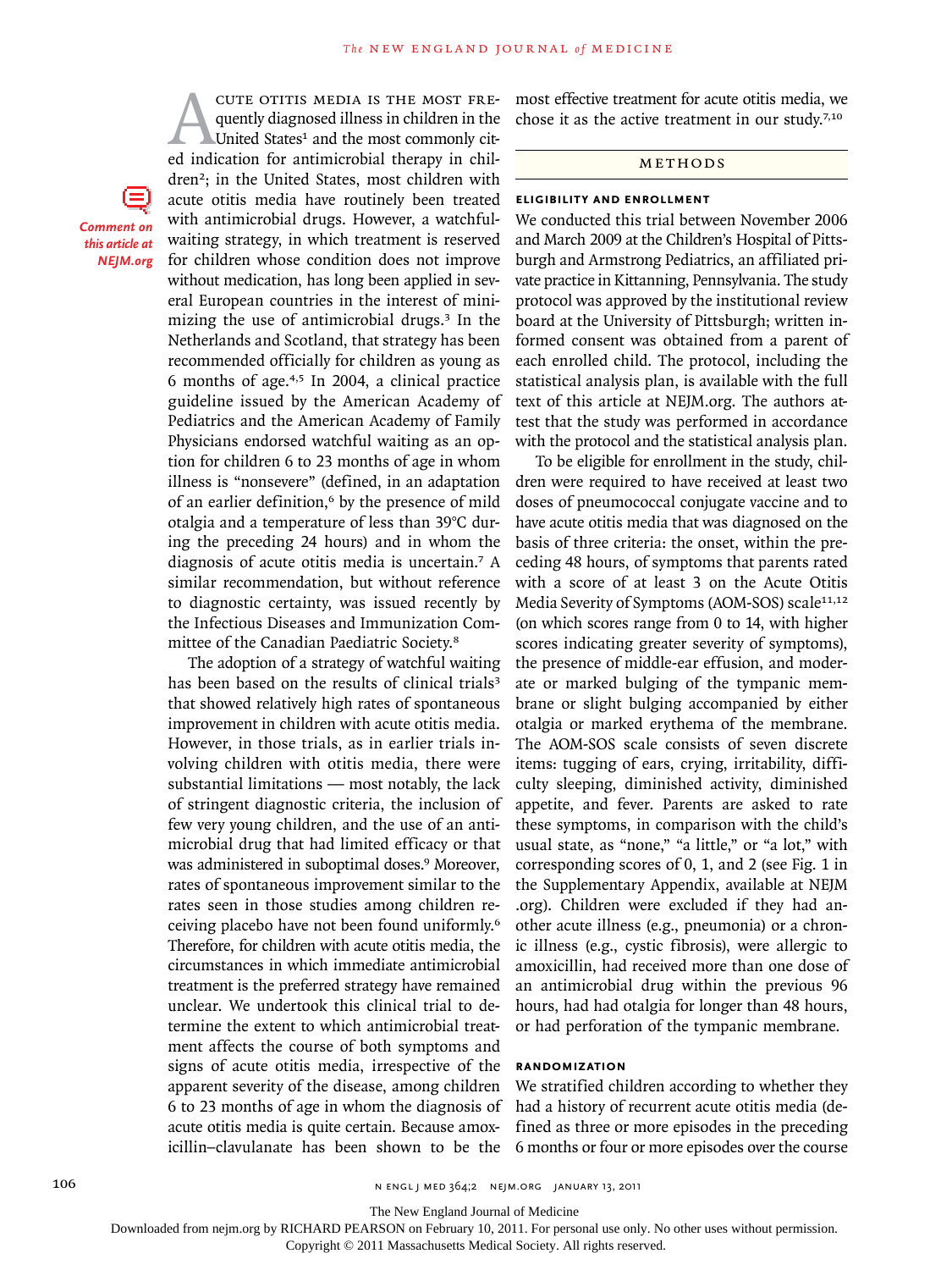of 12 months) and according to their exposure or nonexposure to three or more children for at least 10 hours per week. At each study site, within each stratum, we randomly assigned children in blocks of four, in a 1:1 ratio, to receive a 10-day course of either amoxicillin–clavulanate (Augmentin ES, GlaxoSmithKline), at a daily dose of 90 mg of amoxicillin per kilogram of body weight combined with 6.4 mg of clavulanate per kilogram, or placebo; each study drug was administered in two doses per day. The placebo was prepared by the research pharmacy at the Children's Hospital of Pittsburgh according to the formula for placebo specified in the application to the Food and Drug Administration for the labeling information for Augmentin ES and was similar to that product in appearance and taste. The parents, the research personnel, and the health care providers who were not associated with the study remained unaware of the children's group assignments throughout the study. Parents were advised to administer acetaminophen as needed for the relief of symptoms.

#### **Assessment of Symptoms**

We assessed symptoms with the use of a structured interview of one of the child's parents; assessments were performed by telephone every day until the first follow-up visit and in person at each visit. We also asked the parents about loss of time at work or the need for alternative day-care arrangements because of the child's illness. Parents were asked to record their child's AOM-SOS scores and other pertinent clinical information in a diary twice a day for 3 days and once a day thereafter.

# **Otoscopic Examination, Overall Assessment, and Management**

All the study clinicians were otoscopists who had successfully completed an otoscopic validation program,13 and their findings on otoscopic examination determined the diagnoses for the study; whenever possible, however, we also obtained otoendoscopic photographs of the children's tympanic membranes (see Fig. 2, 3, and 4 in the Supplementary Appendix). The children received the study drug on day 1; thereafter, we assessed them during the course of therapy, usually on day 4 or 5; at the end of therapy, usually on day 10 to 12; and at a follow-up visit, usually on day 21 to 25. Hereinafter, we use those days to designate the three types of visit, irrespective of individual variations in the actual days of the visits. At each visit, we categorized the children as having met the criteria for either clinical success or clinical failure. We defined clinical failure at or before the day 4–5 visit as either a lack of substantial improvement in symptoms, a worsening of signs on otoscopic examination, or both, and clinical failure at the day 10–12 visit as the failure to achieve complete or nearly complete resolution of symptoms and of otoscopic signs, without regard to the persistence or resolution of middle-ear effusion. We treated children who met the criteria for clinical failure with a standardized 10-day regimen of orally administered amoxicillin, at a dose of 90 mg per kilogram per day, and cefixime, at a dose of 8 mg per kilogram per day. Once a child had met the criteria for clinical failure, he or she remained in that category for the analyses. At the day 21–25 visit, the reappearance of acute otitis media in a child who had previously been categorized as having met the criteria for clinical success was considered to be a relapse. When feasible, we obtained nasopharyngeal specimens from the children for culturing, at study entry and at the day 10–12 and day 21–25 visits.

## **Outcomes**

All outcome measures were prespecified*.* The primary outcome measures were the time to resolution of symptoms and the symptom burden over time. The time to resolution of symptoms was measured in two ways: the time to the first recording of an AOM-SOS score of 0 or 1 and the time to the second of two successive recordings of that score. The symptom burden over time was measured by calculating the mean AOM-SOS score in the two groups each day over the first 7 days of follow-up and the groups' weighted mean scores for that period. The secondary outcomes were overall clinical efficacy, the use of acetaminophen, the occurrence of adverse events, nasopharyngeal colonization rates, and the use of health care resources.

#### **Statistical Analysis**

We estimated that with a sample of 120 children who could be evaluated in each study group, the study would have 80% power to detect a 66% lower rate of resolution of symptoms in the placebo group as compared with the amoxicillin–clavulanate group. All the analyses were based on the intention-to-treat principle, were performed with the use of two-sided tests, and included adjustment for the study stratification variables. We com-

The New England Journal of Medicine

Downloaded from nejm.org by RICHARD PEARSON on February 10, 2011. For personal use only. No other uses without permission.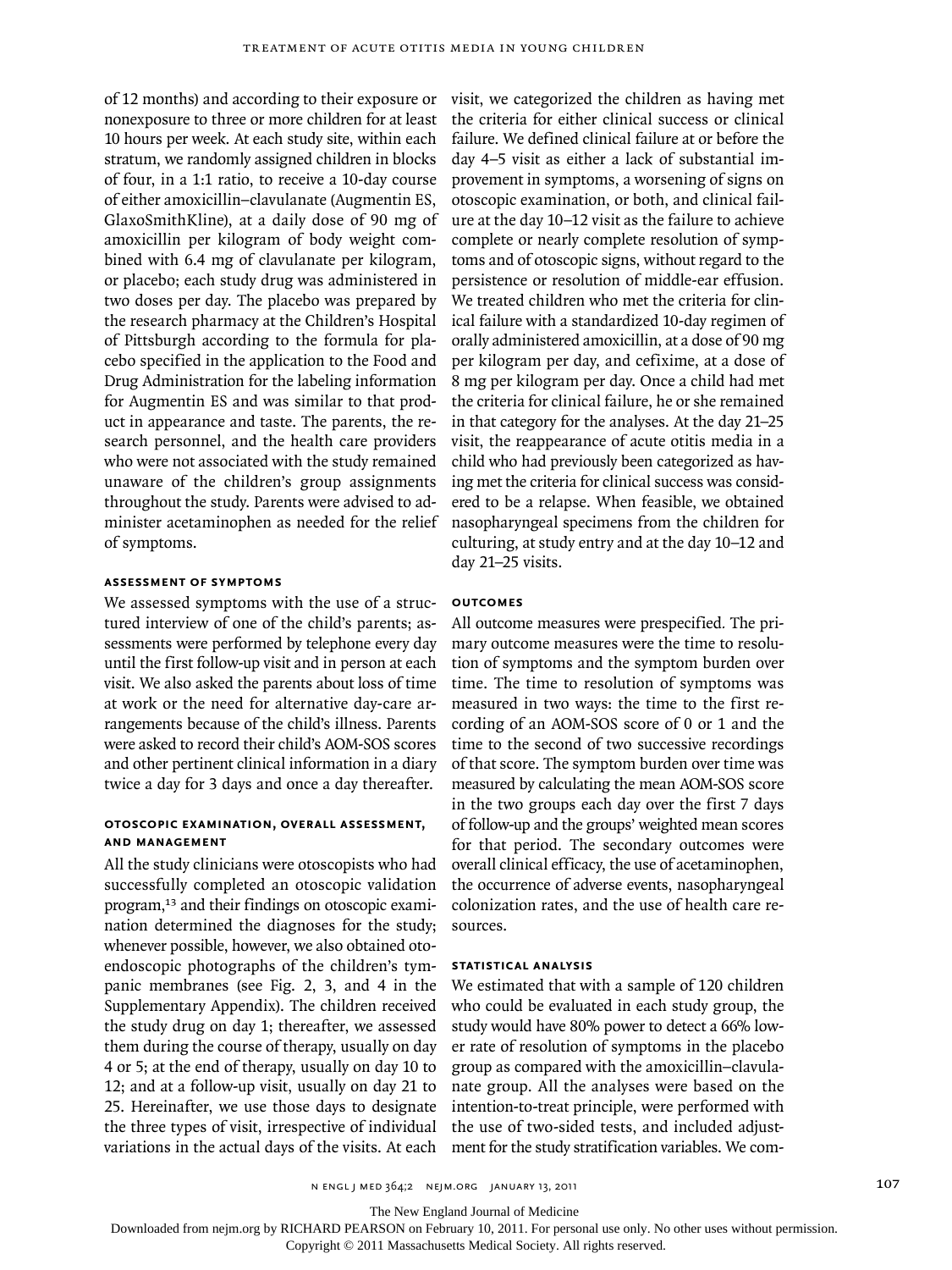pared the time to the resolution of symptoms between the study groups using life-table plots, and we conducted tests of equal hazard functions using a proportional-hazards model. We compared the mean AOM-SOS scores in the two groups at individual assessments each day over the first 7 days of follow-up using generalized estimating equations, and the groups' weighted mean scores for that period (taking into account that observations were made twice daily during the first 3 days of follow-up) using regression analysis. For analyses of clinical success or failure, we used logistic regression. To determine whether variables were prognostic or effect modifiers, we used the proportional-hazards model or logistic-regression models, as appropriate. We used McNemar's test for analyses of nasopharyngeal colonization rates.

#### **RESULTS**

# **Study Population**

A total of 1385 children were screened; 498 of the children were eligible for the clinical trial and 291 were enrolled (Fig. 1). Selected demographic and clinical characteristics of the children are shown in Table 1. There were no significant differences between enrolled children and children whose parents withheld consent or between the children in the two study groups. We found no significant correlation between children's AOM-SOS scores at entry and the degree of bulging of their affected tympanic membranes. A total of 96% of the children completed all scheduled study visits, and 85% reportedly received all scheduled medication doses during days 1 through 3 and at least 80% of doses overall.

# **Efficacy of Treatment**

#### *Symptomatic Response*

The children's symptomatic response during the first 7 days of follow-up is summarized in Figure 2. The time to resolution of symptoms is shown according to two criteria: the time to the first recording of an AOM-SOS score of 0 or 1 (Fig. 2A) and the time to the second of two successive recordings of that score (Fig. 2B). (In 54% of the instances in which scores fell to 0 or 1, a subsequent score was higher than 1.) Among the children who were treated with amoxicillin–clavulanate, the initial resolution of symptoms occurred by day 2 in 35% of the children, by day 4 in 61%, and by day 7 in 80%; the corresponding values among children who received placebo were 28%,

54%, and 74% ( $P = 0.14$  for the overall comparison). The resolution of symptoms as defined by two successive recordings of an AOM-SOS score of 0 or 1 occurred by day 2 in 20% of the children who were treated with amoxicillin–clavulanate, by day 4 in 41%, and by day 7 in 67%; the corresponding values for children who received placebo were 14%, 36%, and 53% ( $P = 0.04$  for the overall comparison).

The mean AOM-SOS scores in the two treatment groups over the first 7 days (Fig. 2C) were lower in the amoxicillin–clavulanate group than in the placebo group at each time point  $(P=0.02)$ and at the 10–12 day visit (1.59±0.21 vs. 2.46±0.20; difference, 0.87; 95% confidence interval [CI], 0.29 to 1.45;  $P = 0.003$ ). The 7-day weighted mean (±SE) score was also significantly lower in the amoxicillin–clavulanate group than in the placebo group (2.79±0.16 vs. 3.42±0.18; difference, 0.63; 95% CI, 0.15 to 1.10; P=0.01). The degree of difference between the two treatment groups varied according to the severity of the children's symptoms at trial entry; among children whose initial AOM-SOS score was 8 or less, the scores were 2.21±0.16 vs. 2.58±0.19 (difference, 0.37; 95% CI, -0.13 to 0.87; P=0.14), and among children whose initial score was higher than 8, the values were 3.59±0.27 vs. 4.50±0.28 (difference, 0.91; 95% CI, 0.13 to 1.68; P=0.02).

#### *Clinical Failure*

Children who received amoxicillin–clavulanate were less likely than children receiving placebo to have evidence of clinical failure at or before the day 4–5 visit (4% vs. 23%; difference, 19%; 95% CI, 12 to 27; P<0.001) and at or before the day 10–12 visit (16% vs. 51%; difference, 35%; 95% CI, 25 to 45; P<0.001). In the two groups combined, AOM-SOS scores at the time of clinical failure were 2 or higher in 33 of 39 children (85%) who met the criteria for clinical failure at or before the day 4–5 visit and in 60 of 95 children (63%) who met the criteria for clinical failure at or before the day 10–12 visit; the proportions did not differ significantly between the two study groups. The mean (±SD) scores at the day 4–5 visit were 5.0±3.2 among children who met the criteria for clinical failure at that visit and 2.2±2.3 among children who did not meet the criteria for clinical failure at that visit; the corresponding values at the day 10–12 visit were 3.7±3.3 and 1.2±1.8. No child was categorized as having met the criteria for clinical failure on the basis of symptoms alone.

108 n engl j med 364;2 nejm.org january 13, 2011

The New England Journal of Medicine

Downloaded from nejm.org by RICHARD PEARSON on February 10, 2011. For personal use only. No other uses without permission.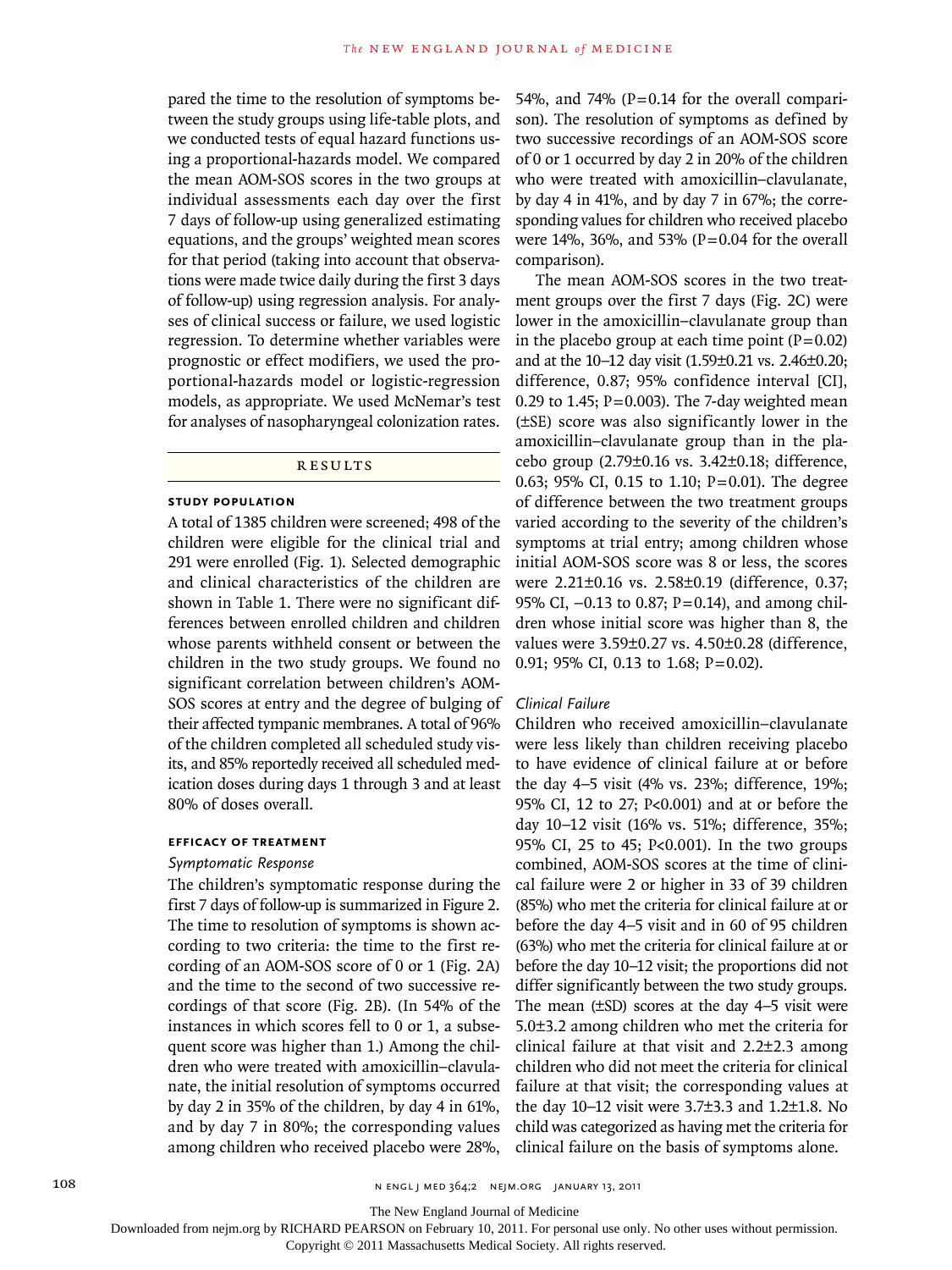

# *Prognostic Factors and Effect Modifiers*

At day 10 to 12, the clinical results were less  $(P=0.007)$ , among children with higher AOMfavorable among children who were exposed SOS scores at entry than among those with lower to three or more children for at least 10 hours scores  $(P=0.004)$ , among children with bilateral

per week than among children who were not

The New England Journal of Medicine

Downloaded from nejm.org by RICHARD PEARSON on February 10, 2011. For personal use only. No other uses without permission.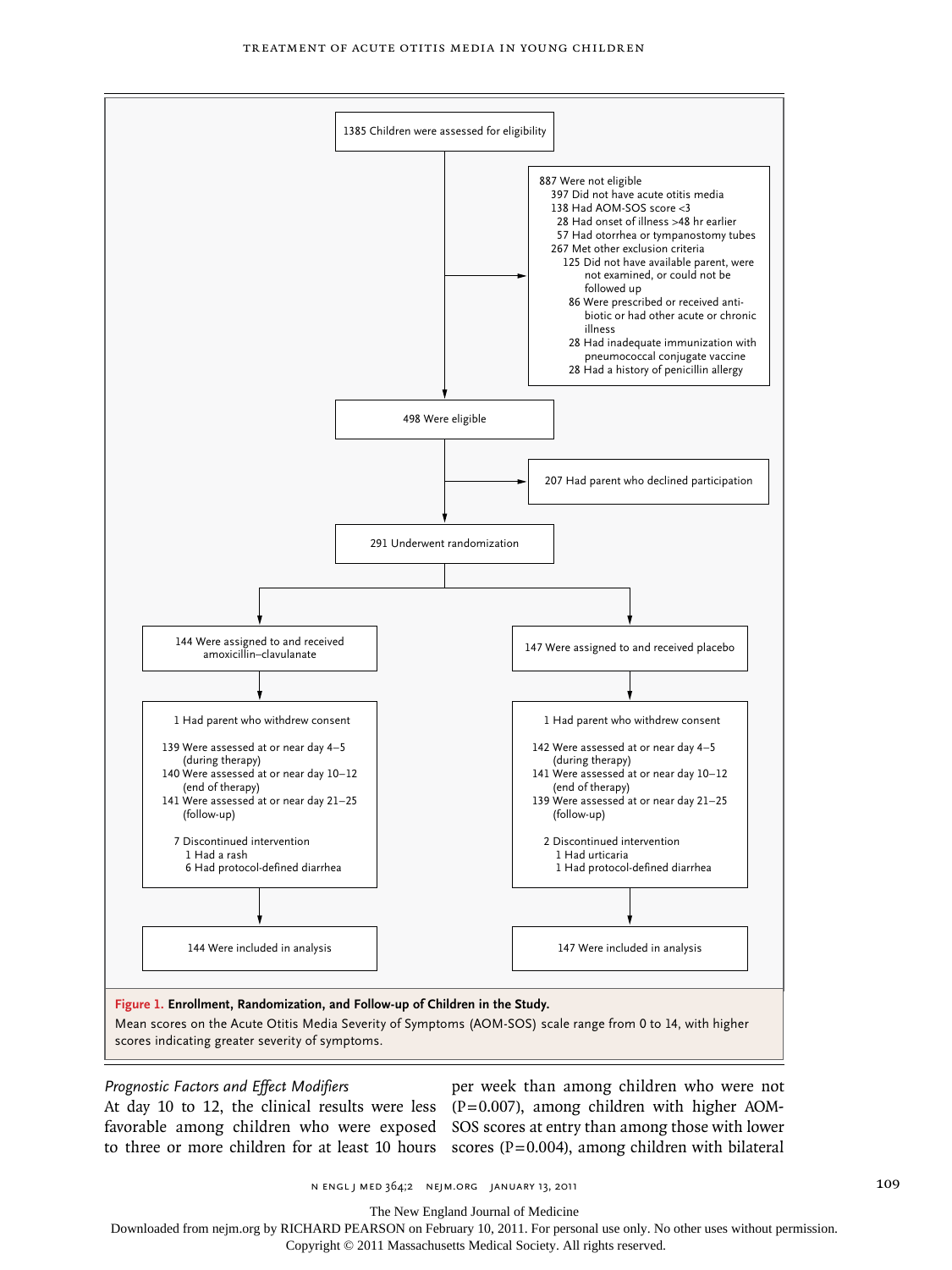| Table 1. Selected Demographic and Clinical Characteristics, According to Study Group.* |                                            |                              |                             |  |  |  |  |  |
|----------------------------------------------------------------------------------------|--------------------------------------------|------------------------------|-----------------------------|--|--|--|--|--|
| Characteristic                                                                         | Amoxicillin-Clavulanate<br>Group $(N=144)$ | Placebo Group<br>$(N = 147)$ | All Children<br>$(N = 291)$ |  |  |  |  |  |
| Age at entry - no. (%)                                                                 |                                            |                              |                             |  |  |  |  |  |
| $6-11$ mo                                                                              | 83 (58)                                    | 78 (53)                      | 161(55)                     |  |  |  |  |  |
| $12-17$ mo                                                                             | 35 (24)                                    | 42 (29)                      | 77 (26)                     |  |  |  |  |  |
| $18-23$ mo                                                                             | 26(18)                                     | 27(18)                       | 53(18)                      |  |  |  |  |  |
| Sex - no. (%)                                                                          |                                            |                              |                             |  |  |  |  |  |
| Male                                                                                   | 75 (52)                                    | 80(54)                       | 155(53)                     |  |  |  |  |  |
| Female                                                                                 | 69 (48)                                    | 67 (46)                      | 136 (47)                    |  |  |  |  |  |
| Race - no. (%) <sup>+</sup>                                                            |                                            |                              |                             |  |  |  |  |  |
| White                                                                                  | 66 (46)                                    | 65 (44)                      | 131 (45)                    |  |  |  |  |  |
| <b>Black</b>                                                                           | 62(43)                                     | 58 (39)                      | 120(41)                     |  |  |  |  |  |
| Other                                                                                  | 16(11)                                     | 24 (16)                      | 40 (14)                     |  |  |  |  |  |
| Maternal level of education - no./total no. (%)                                        |                                            |                              |                             |  |  |  |  |  |
| Less than high school                                                                  | 24/144(17)                                 | 16/146(11)                   | 40/290 (14)                 |  |  |  |  |  |
| High-school graduate                                                                   | 90/144(62)                                 | 95/146(65)                   | 185/290 (64)                |  |  |  |  |  |
| College graduate                                                                       | 30/144(21)                                 | 35/146 (24)                  | 65/290 (22)                 |  |  |  |  |  |
| Type of health insurance - no./total no. (%)                                           |                                            |                              |                             |  |  |  |  |  |
| Private                                                                                | 43/141 (30)                                | 42/145 (29)                  | 85/286 (30)                 |  |  |  |  |  |
| Medicaid                                                                               | 98/141 (70)                                | 103/145(71)                  | 201/286 (70)                |  |  |  |  |  |
| Exposure to other children - no. $(\%)$ :                                              |                                            |                              |                             |  |  |  |  |  |
| <b>Yes</b>                                                                             | 69 (48)                                    | 72 (49)                      | 141 (48)                    |  |  |  |  |  |
| No                                                                                     | 75 (52)                                    | 75 (51)                      | 150 (52)                    |  |  |  |  |  |
| AOM-SOS scores                                                                         |                                            |                              |                             |  |  |  |  |  |
| Baseline score - no. (%)                                                               |                                            |                              |                             |  |  |  |  |  |
| $3 - 5$                                                                                | 37(26)                                     | 33(22)                       | 70 (24)                     |  |  |  |  |  |
| $6 - 8$                                                                                | 46 (32)                                    | 51 (35)                      | 97 (33)                     |  |  |  |  |  |
| $9 - 11$                                                                               | 46 (32)                                    | 44 (30)                      | 90(31)                      |  |  |  |  |  |
| $12 - 14$                                                                              | 15(10)                                     | 19 (13)                      | 34 (12)                     |  |  |  |  |  |
| Mean baseline score                                                                    | $7.69 \pm 2.85$                            | $7.90 \pm 2.87$              | $7.80 \pm 2.86$             |  |  |  |  |  |
| Laterality of acute otitis media $-$ no. (%)                                           |                                            |                              |                             |  |  |  |  |  |
| <b>Bilateral</b>                                                                       | 75 (52)                                    | 77 (52)                      | 152 (52)                    |  |  |  |  |  |
| Unilateral                                                                             | 69 (48)                                    | 70 (48)                      | 139 (48)                    |  |  |  |  |  |
| Degree of tympanic membrane bulging in worse ear<br>$-$ no. (%)                        |                                            |                              |                             |  |  |  |  |  |
| Slight                                                                                 | 42 (29)                                    | 39 (27)                      | 81 (28)                     |  |  |  |  |  |
| Moderate                                                                               | 63 (44)                                    | 70 (48)                      | 133 (46)                    |  |  |  |  |  |
| Marked                                                                                 | 39 (27)                                    | 38 (26)                      | 77 (26)                     |  |  |  |  |  |

\* There were no significant differences in characteristics between the two study groups.

† Race was reported by the parents.

‡ Exposure to other children was defined as exposure to at least three children for at least 10 hours per week.

§ The Acute Otitis Media Severity of Symptoms (AOM-SOS) scale measures seven discrete items: tugging of ears, crying, irritability, difficulty sleeping, diminished activity, diminished appetite, and fever. Parents are asked to rate these symptoms, in comparison with the child's usual state, as "none," "a little," or "a lot," with corresponding scores of 0, 1, and 2. Thus, total scores range from 0 to 14, with higher scores indicating greater severity of symptoms.

The New England Journal of Medicine

Downloaded from nejm.org by RICHARD PEARSON on February 10, 2011. For personal use only. No other uses without permission.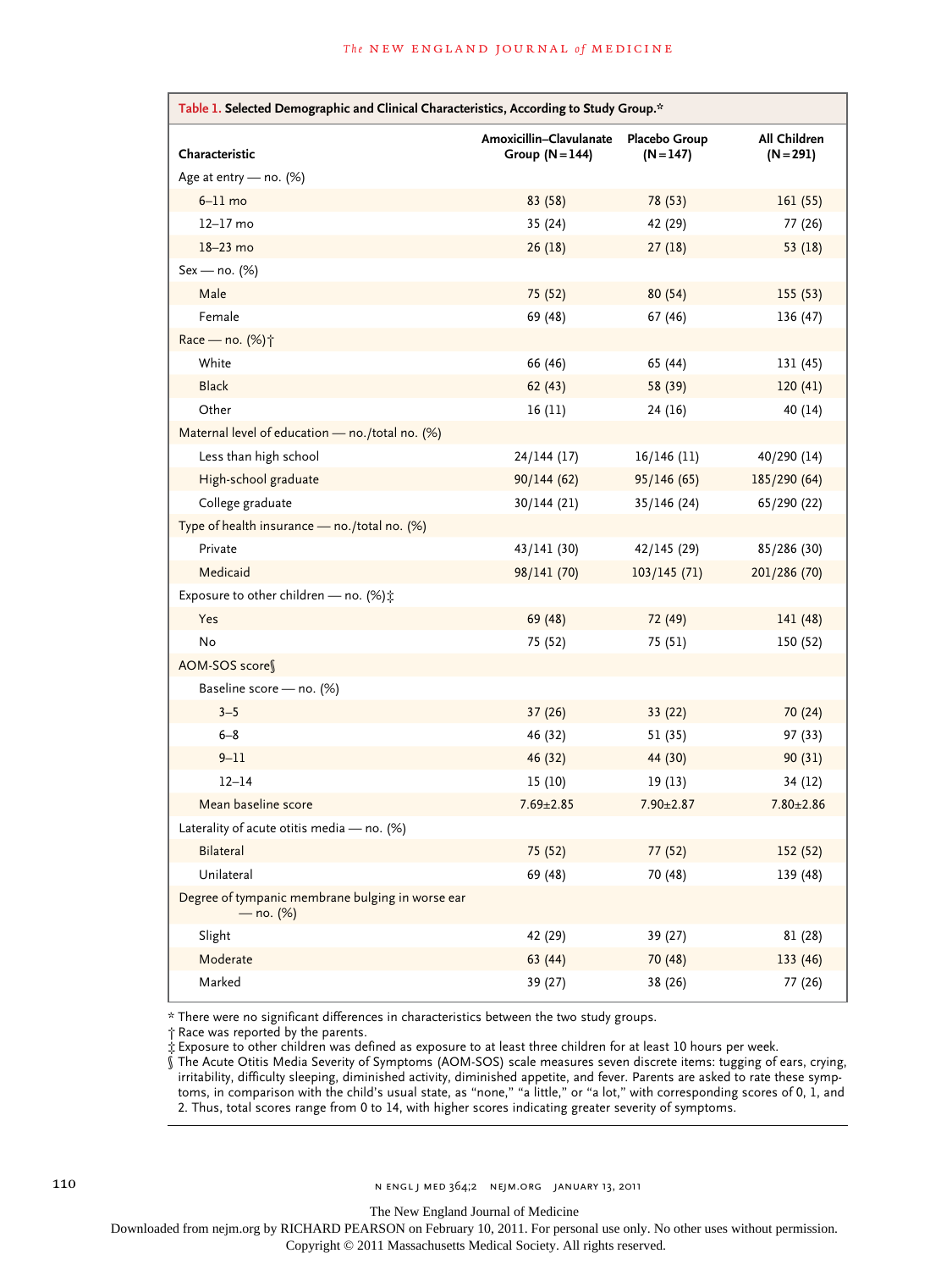#### **Figure 2. Resolution of Children's Symptoms during the First 7 Days of Follow-up.**

During the first 3 days, the Acute Otitis Media Severity of Symptoms (AOM-SOS) scale<sup>11,12</sup> was administered twice daily; thereafter, it was administered once daily. Panels A and B show the proportion of children in whom symptoms had not resolved. Resolution of symptoms is defined in Panel A as the first recording of an AOM-SOS score of 0 or 1 and in Panel B as the second of two successive recordings of a score of 0 or 1. Panel C shows the mean scores on the AOM-SOS scale over the course of the first 7 days of the study treatment. Since multiple assessments were made on the first 3 study days, numbers on the x axis in all three panels indicate the end of a study day.

acute otitis media than among children with unilateral acute otitis media  $(P=0.002)$ , and among children with more bulging of the tympanic membrane than among children with less bulging (P<0.001) (Table 2; and see Table 2 in the Supplementary Appendix for the multiple logistic-regression analysis). Among children in the trial whose illness would have been considered severe (as indicated by moderate or severe otalgia or a body temperature of more than 39°C during the preceding 24 hours), the rates of clinical failure at or before the day 10–12 visit were 19% (12 of 63 children) among those receiving amoxicillin–clavulanate and 61% (40 of 66) among those receiving placebo. Corresponding rates among children whose illness would have been considered nonsevere were 14% (11 of 79) and 43% (33 of 77). Among the 17 interactions that we tested between a demographic or clinical variable and the assigned study treatment, one was significant: children 18 to 23 months of age who received amoxicillin– clavulanate had a higher rate of clinical failure than did children 12 to 17 months of age and children 6 to 11 months of age (38% vs. 12% and 11%, respectively) (see Table 1 in the Supplementary Appendix for additional details).

# *Relapse and Residual Middle-Ear Effusion*

Among children who met the criteria for clinical success at the day 10–12 visit, the rate of relapse noted at or before the day 21–25 visit was 16% (19 of 119 children) in the amoxicillin–clavulanate group and 19% (13 of 70) in the placebo group (P=0.56). At the day 21–25 visit, 71 of the 141 children in the amoxicillin–clavulanate group (50%) had middle-ear effusion (29 unilateral and 42 bi-lateral) (P=0.05).



lateral) and 87 of 139 in the placebo group (63%) had middle-ear effusion (32 unilateral and 55 bi-

n ENGL | MED 364;2 NEJM.ORG | ANUARY 13, 2011 111 111

The New England Journal of Medicine

Downloaded from nejm.org by RICHARD PEARSON on February 10, 2011. For personal use only. No other uses without permission.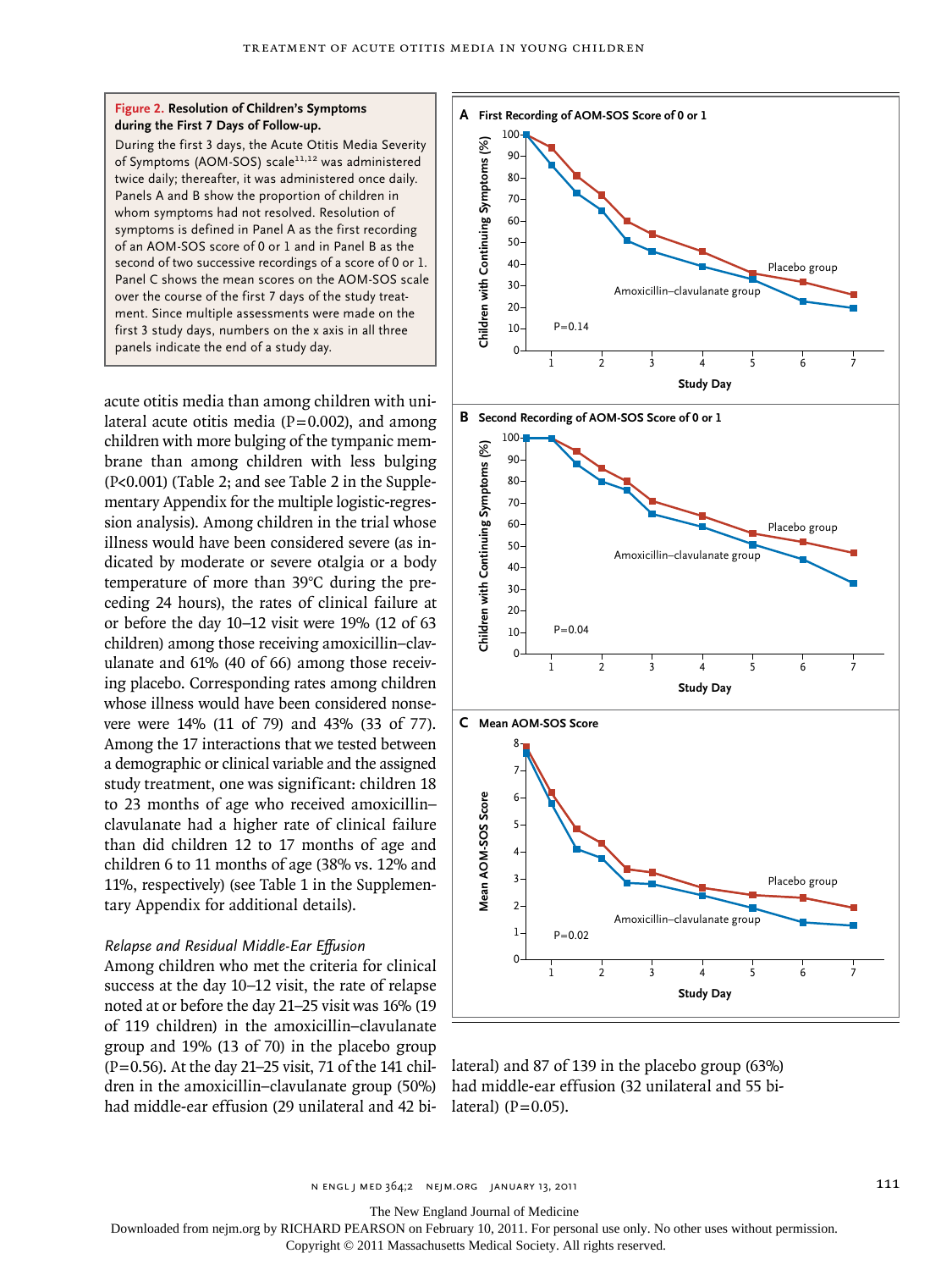| Table 2. Clinical Failure Rates at or before the Day 10–12 Visit, According to Study Group and Demographic<br>and Clinical Characteristics at Entry.* |                                                          |             |                             |          |  |  |  |  |  |
|-------------------------------------------------------------------------------------------------------------------------------------------------------|----------------------------------------------------------|-------------|-----------------------------|----------|--|--|--|--|--|
| <b>Characteristic at Entry</b>                                                                                                                        | Amoxicillin-Clavulanate Placebo Group<br>Group $(N=144)$ | $(N = 147)$ | All Children<br>$(N = 291)$ | P Value; |  |  |  |  |  |
|                                                                                                                                                       | no. of children with clinical failure/total no. $(\%)$ : |             |                             |          |  |  |  |  |  |
| Exposure to other children                                                                                                                            |                                                          |             |                             | 0.007    |  |  |  |  |  |
| No                                                                                                                                                    | 10/73(14)                                                | 29/73 (40)  | 39/146 (27)                 |          |  |  |  |  |  |
| Yes                                                                                                                                                   | 13/69(19)                                                | 44/70 (63)  | 57/139(41)                  |          |  |  |  |  |  |
| AOM-SOS score                                                                                                                                         |                                                          |             |                             | 0.004    |  |  |  |  |  |
| ≤8                                                                                                                                                    | 9/82(11)                                                 | 35/81(43)   | 44/163(27)                  |          |  |  |  |  |  |
| >8                                                                                                                                                    | 14/60(23)                                                | 38/62(61)   | 52/122(43)                  |          |  |  |  |  |  |
| Laterality of acute otitis media                                                                                                                      |                                                          |             |                             | 0.002    |  |  |  |  |  |
| Unilateral                                                                                                                                            | 6/68(9)                                                  | 29/70 (41)  | 35/138 (25)                 |          |  |  |  |  |  |
| Bilateral                                                                                                                                             | 17/74(23)                                                | 44/73(60)   | 61/147(41)                  |          |  |  |  |  |  |
| Degree of tympanic membrane bulging<br>in worse ear                                                                                                   |                                                          |             |                             | < 0.001  |  |  |  |  |  |
| Slight or moderate                                                                                                                                    | 12/103(12)                                               | 46/106(43)  | 58/209 (28)                 |          |  |  |  |  |  |
| Marked                                                                                                                                                | 11/39(28)                                                | 27/37(73)   | 38/76 (50)                  |          |  |  |  |  |  |
| No. of unfavorable characteristics                                                                                                                    |                                                          |             |                             | < 0.001  |  |  |  |  |  |
| 0                                                                                                                                                     | 1/19(5)                                                  | 4/15(27)    | 5/34(15)                    |          |  |  |  |  |  |
| 1                                                                                                                                                     | 4/42(10)                                                 | 14/46(30)   | 18/88 (20)                  |          |  |  |  |  |  |
| $\overline{2}$                                                                                                                                        | 6/44(14)                                                 | 27/46 (59)  | 33/90 (37)                  |          |  |  |  |  |  |
| $\overline{3}$                                                                                                                                        | 8/26(31)                                                 | 20/28(71)   | 28/54(52)                   |          |  |  |  |  |  |
| $\overline{4}$                                                                                                                                        | 4/11(36)                                                 | 8/8(100)    | 12/19(63)                   |          |  |  |  |  |  |

\* For each characteristic, the favorable category is listed first and the unfavorable second. All the tests for interactions between study group and the individual characteristics were nonsignificant. The odds ratios for the individual unfavorable characteristics, adjusted for study group and for the remaining three characteristics, ranged from 2.0 to 2.3 (see Table 2 in the Supplementary Appendix for additional details). AOM-SOS denotes the Acute Otitis Media Severity of Symptoms scale.

† For the individual characteristics, P values are for the comparison, in the study groups combined, between children with the favorable characteristic and children with the unfavorable characteristic. For the number of unfavorable characteristics, the P value is for the test for linear trend from none to four.

‡ Data were not available for some children because of missed visits.

§ Exposure to other children was defined as exposure to at least three children for at least 10 hours per week.

# **Nasopharyngeal Colonization and Other Outcomes**

From day 1 to the day 21–25 visit, no significant changes occurred in either group in the rate of colonization with nonsusceptible strains of *Streptococcus pneumoniae* (minimum inhibitory concentration,  $\geq 0.1 \mu$ g per milliliter) (see Table 3 in the Supplementary Appendix for details). The rates of clinical failure had no apparent relationship to the children's initial colonization status in either group. We found no significant differences between the amoxicillin–clavulanate group and the placebo group in either the mean daily number of doses of acetaminophen administered (0.37 and 0.43, respectively;  $P=0.35$ ) or the use of health care resources.

#### **Complications and Adverse Events**

Mastoiditis developed in one child in the placebo group on day 5. Dermatitis in the diaper area and protocol-defined diarrhea occurred commonly, and often together, among children receiving antimicrobial agents. Details concerning complications and adverse events are summarized in Table 3.

# Discussion

In this clinical trial involving children 6 to 23 months of age with acute otitis media, children who were treated with amoxicillin–clavulanate, as compared with those who received placebo, had consistently more favorable short-term outcomes, including a sustained symptomatic re-

112 **n engl j med 364;2 NEIM.ORG JANUARY 13, 2011** 

The New England Journal of Medicine

Downloaded from nejm.org by RICHARD PEARSON on February 10, 2011. For personal use only. No other uses without permission.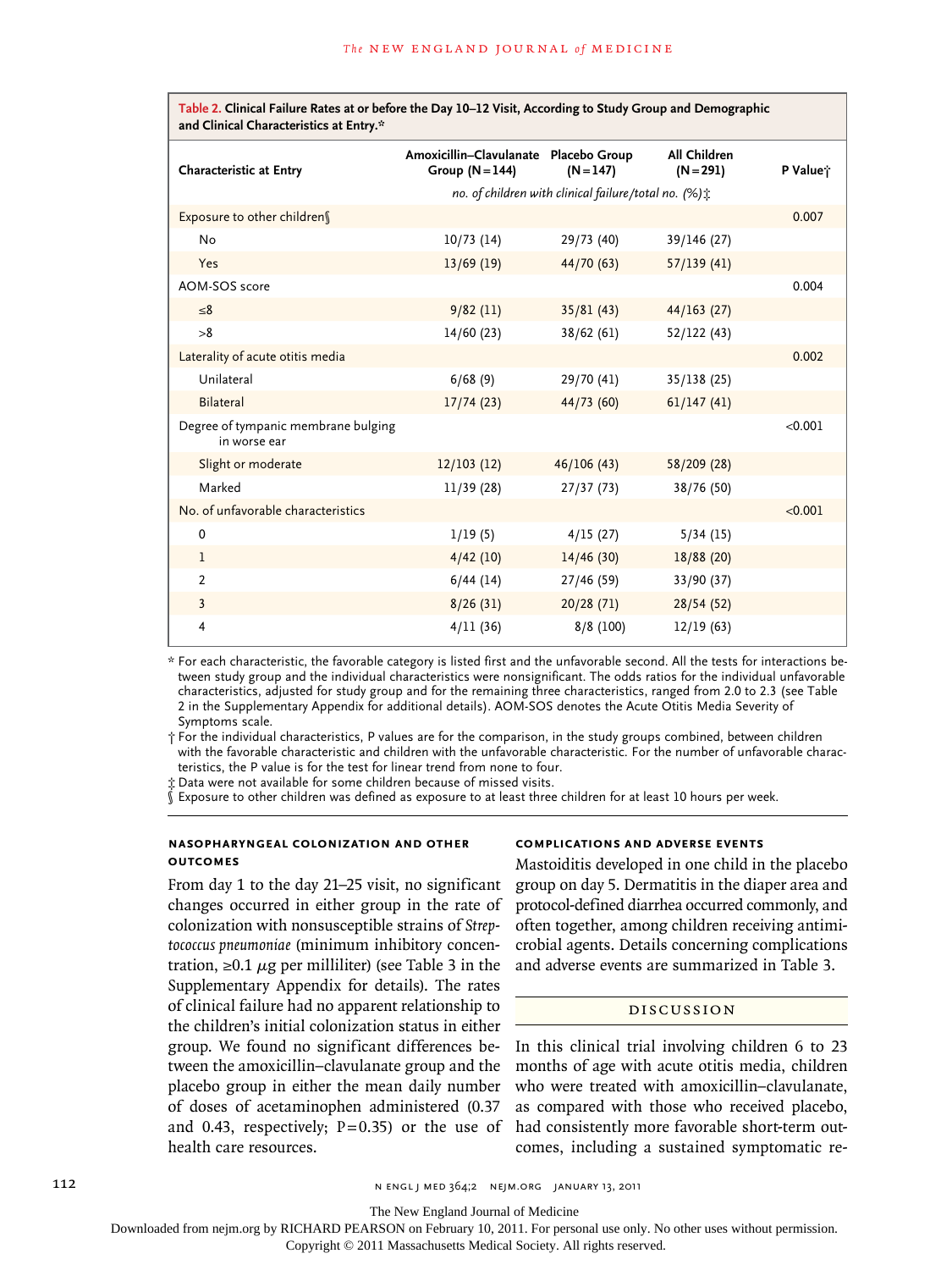| Table 3. Complications and Adverse Events According to Study Group and Treatment Received at the Time of Occurrence.* |                                                  |                                     |          |                                         |                                                       |           |  |  |  |
|-----------------------------------------------------------------------------------------------------------------------|--------------------------------------------------|-------------------------------------|----------|-----------------------------------------|-------------------------------------------------------|-----------|--|--|--|
| <b>Adverse Event</b>                                                                                                  | Amoxicillin-Clavulanate Group (N=144)            |                                     |          |                                         | Placebo Group $(N = 147)$                             |           |  |  |  |
|                                                                                                                       | During Receipt of<br>Amoxicillin-<br>Clavulanate | During Receipt of<br>Rescue Therapy | Total    | Placebo<br>number of children (percent) | During Receipt of During Receipt of<br>Rescue Therapy | Total     |  |  |  |
| Mastoiditis <sup>+</sup>                                                                                              | $\mathbf 0$                                      | $\mathbf 0$                         | $\Omega$ | 1(1)                                    | $\Omega$                                              | 1(1)      |  |  |  |
| Perforation of tympanic membrane                                                                                      | 1(1)                                             | $\mathbf 0$                         | 1(1)     | 6(4)                                    | 1(1)                                                  | 7(5)      |  |  |  |
| Protocol-defined diarrheat:                                                                                           | 34(24)                                           | 2(1)                                | 36(25)   | 11(7)                                   | 11(7)                                                 | 22(15)    |  |  |  |
| Diaper-area dermatitis                                                                                                | 67(47)                                           | 6(4)                                | 73 (51)  | 24 (16)                                 | 27(18)                                                | 51 $(35)$ |  |  |  |
| Oral thrush                                                                                                           | 7(5)                                             | $\mathbf 0$                         | 7(5)     | $\mathbf 0$                             | 1(1)                                                  | 1(1)      |  |  |  |
| Vomiting                                                                                                              | 12(8)                                            | 0                                   | 12(8)    | 11(7)                                   | 1(1)                                                  | 12(8)     |  |  |  |
| Rash**                                                                                                                | 1(1)                                             | $\mathbf 0$                         | 1(1)     | 1(1)                                    | 1(1)                                                  | 2(1)      |  |  |  |

\* In each study group, one child was not followed beyond enrollment. Comparisons were adjusted for study site, history or no history of recurrent acute otitis media, and exposure or no exposure to other children.

† Mastoiditis developed on day 5 in an 11-month-old child with unilateral acute otitis media and a score on the Acute Otitis Media Severity of Symptoms (AOM-SOS) scale of 14 at entry and of 7 on day 5. A culture of middle-ear aspirate yielded serotype 19A *Streptococcus pneumoniae* with a penicillin minimum inhibitory concentration of 2 μg per milliliter. The child was hospitalized for 41 hours and treated initially with parenteral antibiotics and subsequently with oral antibiotics; he recovered uneventfully.

‡ Diarrhea was defined in the protocol as three or more watery stools in 1 day or two watery stools daily for at least 2 days. Treatment was discontinued because of diarrhea in six children in the amoxicillin–clavulanate group and one child in the placebo group, in whom *Clostridium difficile* enteritis developed.

P=0.05 for the difference between the amoxicillin-clavulanate group and the placebo group.

 $\blacksquare$  P=0.008 for the difference between the amoxicillin–clavulanate group and the placebo group.

In the amoxicillin-clavulanate group, treatment was discontinued in one child because of vomiting.

\*\* In each group, treatment was discontinued in one child because of rash.

sponse, an absence of otoscopic evidence of persistent middle-ear infection, and a reduced rate of residual middle-ear effusion. There were no suggestive or significant between-group differences in the use of analgesic drugs or health care resources. The interaction that we found between age and treatment is probably attributable to chance, since it involves small numbers of children and runs counter to other findings.14 In both study groups, the rates of clinical failure were greatest among children who were most severely affected initially. Nonetheless, the relative reduction in the risk of clinical failure at day 10 to 12 with amoxicillin–clavulanate treatment, as compared with placebo, was as large among the children who were least severely affected — those whose illnesses would have been considered nonsevere as previously defined — as it was among children whose illnesses would have been considered severe. The principal side effects of treatment both with amoxicillin–clavulanate and with rescue antimicrobial agents were diarrhea and dermatitis in the diaper area, but the side effects were usually not severe enough to result in discontinuation of the offending drug. Treatment with amoxicillin–clavulanate was not associated with a detectable increase in nasopharyngeal colonization with nonsusceptible strains of *S. pneumoniae,* although the power to detect such emergent resistance was limited.

In keeping with recent recommendations,<sup>15</sup> we chose the resolution of symptoms as the primary outcome of interest. Because we had previously noted that symptoms often recurred after having seemingly resolved, we defined the time of resolution in two ways: the time at which an AOM-SOS score of 0 or 1 was first recorded and the time of the second of two successive recordings of an AOM-SOS score of 0 or 1. We also measured the symptom burden over time, and we used a combination of symptomatic response and middle-ear findings to categorize overall outcomes as either clinical success or clinical failure. The differences in symptom scores between the two study groups were modest but consistent through the first 10 days of follow-up; the differences were observed mainly among the children with the most severe symptoms initially. In contrast, between-group differences in the overall clinical response, which included the symptom-

n ENGL | MED 364;2 NEJM.ORG | ANUARY 13, 2011 113

The New England Journal of Medicine

Downloaded from nejm.org by RICHARD PEARSON on February 10, 2011. For personal use only. No other uses without permission.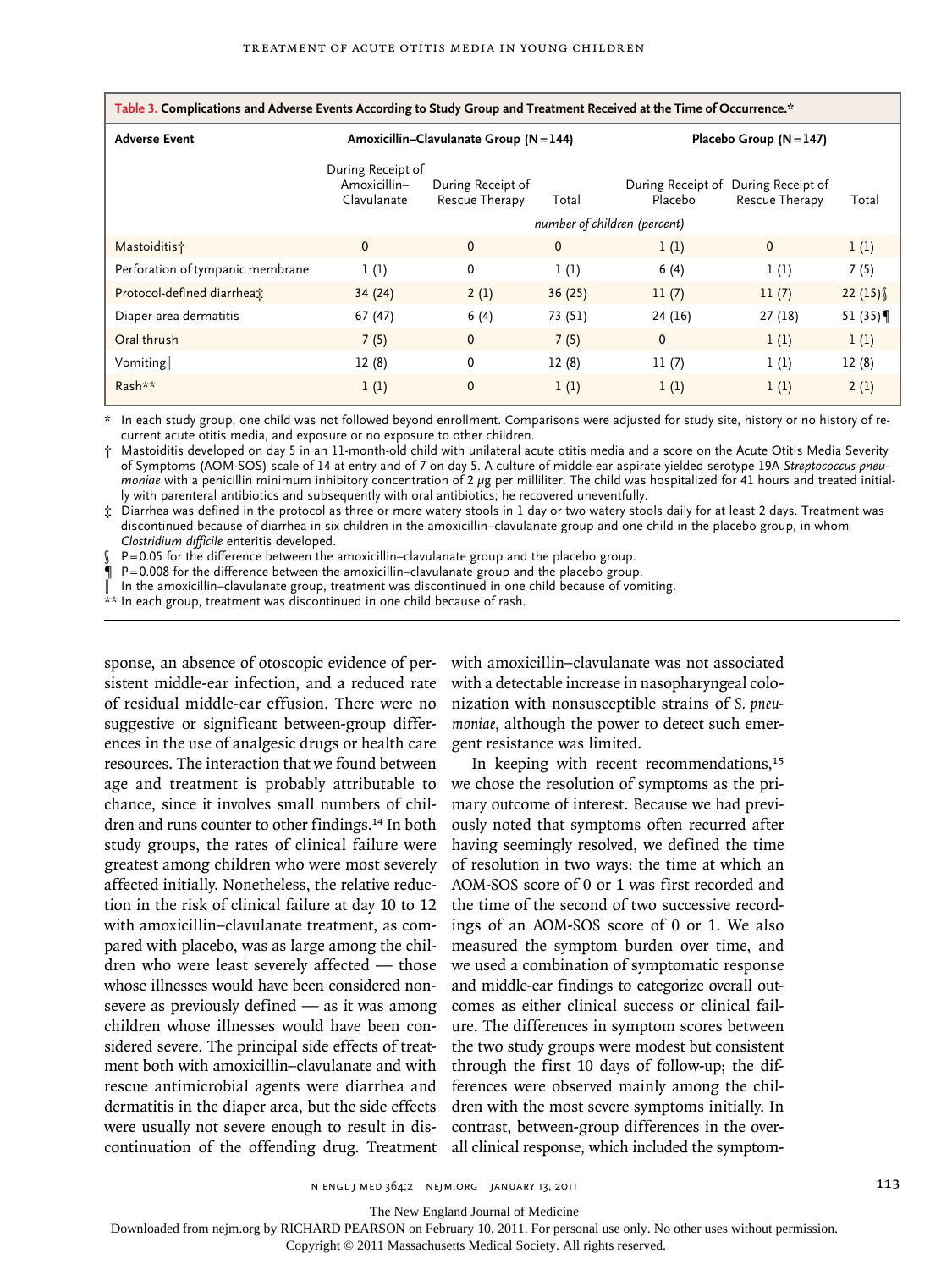atic response and findings on otoscopic examination, were substantial and were observed not only among the children who had the most severe symptoms initially but also among the children who had the least severe symptoms. To our knowledge, a disparity of this nature has not been reported previously. These observations, together with the fact that among infants and young children, acute otitis media may be entirely asymptomatic<sup>16,17</sup> and the fact that symptoms may not differentiate acute otitis media from other respiratory illnesses,<sup>18</sup> suggest that overall clinical response constitutes the more telling measure of outcome. Regardless of the initial severity of symptoms, however, it is uncertain whether children who have become asymptomatic but have otoscopic findings that suggest persistent infection are thereby at increased risk for illness later. Also uncertain is the clinical significance of persistent middle-ear effusion in the apparent absence of infection. Because in young children otitis media with effusion is often a forerunner of acute otitis media,19 it is possible that the higher prevalence of persistent effusion among the children in the placebo group than among children in the amoxicillin–clavulanate group might have placed the children in the placebo group at greater risk for recurrent infection.

The differences in outcome in this trial between the children who were treated with amoxicillin–clavulanate and the children who received placebo were greater than the differences seen in most previous trials of antimicrobial agents not because of better outcomes among the children treated with antimicrobial agents but because of higher rates of clinical failure among the children who received placebo. This finding, in turn, seems to be attributable to the stringent diagnostic criteria that we used to ensure that we would study only children in whom the diagnosis of acute otitis media was quite certain.<sup>20</sup>

In conclusion, among children 6 to 23 months of age with acute otitis media, treatment with amoxicillin–clavulanate for 10 days affords a measurable short-term benefit, irrespective of the apparent severity of the illness. The benefit must be weighed against concern not only about the side effects of the medication but also about the contribution of antimicrobial treatment to the emergence of bacterial resistance. These considerations underscore the need to restrict treatment to children whose illness is diagnosed with the use of stringent criteria.

Supported by a grant (3U01AI066007-02S1) from the National Institute of Allergy and Infectious Diseases.

Dr. Hoberman reports receiving honoraria and travel-expense reimbursement from GlaxoSmithKline, and Dr. Wald, grant support from Merck and GlaxoSmithKline. No other potential conflict of interest relevant to this article was reported.

Disclosure forms provided by the authors are available with the full text of this article at NEJM.org.

We thank all the families who participated in this study; the many house officers at the Children's Hospital of Pittsburgh; the faculty and nurses at General Academic Pediatrics; Dr. Thomas G. Lynch, who facilitated onsite study-related activities at Armstrong Pediatrics in Kittanning, PA; the many Pittsburgh-area practitioners who referred children to the study; and, in particular, Dr. Michael D. Green, director of the Infectious Diseases Research Laboratory; Dr. Judith M. Martin, independent safety monitor; members of the data and safety monitoring board (Drs. Eugene D. Shapiro, Stephen I. Pelton, Margaret A. Kenna, Howard S. Faden, and George H. McCracken, Jr.); and Drs. Farukh M. Khambaty and Linda C. Lambert at the Division of Microbiology and Infectious Diseases at the National Institute of Allergy and Infectious Diseases for administrative support.

#### **References**

**5.** Scottish Intercollegiate Guidelines

Network. Diagnosis and management of childhood otitis media in primary care. Guideline no. 66. Edinburgh: Royal College of Physicians in Edinburgh, 2003. (http://www.sign.ac.uk/guidelines/fulltext/ 66/index.html.)

**6.** Kaleida PH, Casselbrant ML, Rockette HE, et al. Amoxicillin or myringotomy or both for acute otitis media: results of a randomized clinical trial. Pediatrics 1991;87:466-74.

**7.** American Academy of Pediatrics Subcommittee on Management of Acute Otitis Media. Diagnosis and management of acute otitis media. Pediatrics 2004;113: 1451-65.

**8.** Forgie S, Zhanel G, Robinson J. Management of acute otitis media. Paediatr Child Health (Oxford) 2009;14:457-64.

**9.** Paradise JL. Short-course antimicro-

bial treatment for acute otitis media: not best for infants and young children. JAMA 1997;278:1640-2.

**10.** Hoberman A, Dagan R, Leibovitz E, et al. Large dosage amoxicillin/clavulanate, compared with azithromycin, for the treatment of bacterial acute otitis media in children. Pediatr Infect Dis J 2005;24: 525-32.

**11.** Shaikh N, Hoberman A, Paradise JL, et al. Development and preliminary evaluation of a parent-reported outcome instrument for clinical trials in acute otitis media. Pediatr Infect Dis J 2009;28:5-8.

**12.** Shaikh N, Hoberman A, Paradise JL, et al. Responsiveness and construct validity of a symptom scale for acute otitis media. Pediatr Infect Dis J 2009;28:9-12.

**13.** Kaleida PH, Stool SE. Assessment of otoscopists' accuracy regarding middle-

114 **114** N ENGL J MED 364;2 NEJM.ORG JANUARY 13, 2011

The New England Journal of Medicine

Downloaded from nejm.org by RICHARD PEARSON on February 10, 2011. For personal use only. No other uses without permission.

**<sup>1.</sup>** Freid VM, Makuc DM, Rooks RN. Ambulatory health care visits by children: principal diagnosis and place of visit. Vital Health Stat 1998;13:1-23.

**<sup>2.</sup>** Finkelstein JA, Metlay JP, Davis RL, Rifas-Shiman SL, Dowell SF, Platt R. Antimicrobial use in defined populations of infants and young children. Arch Pediatr Adolesc Med 2000;154:395-400.

**<sup>3.</sup>** Rosenfeld RM, Vertrees JE, Carr J, et al. Clinical efficacy of antimicrobial drugs for acute otitis media: metaanalysis of 5400 children from thirty-three randomized trials. J Pediatr 1994;124:355-67. **4.** Appelman CL, van Balen FA, van de Lisdonk EH, van Weert HC, Eizenga WH. Otitis media acuta: NHG-standaard (eerste herziening). Huisarts Wet 1999;42:362-6. (In Dutch.)